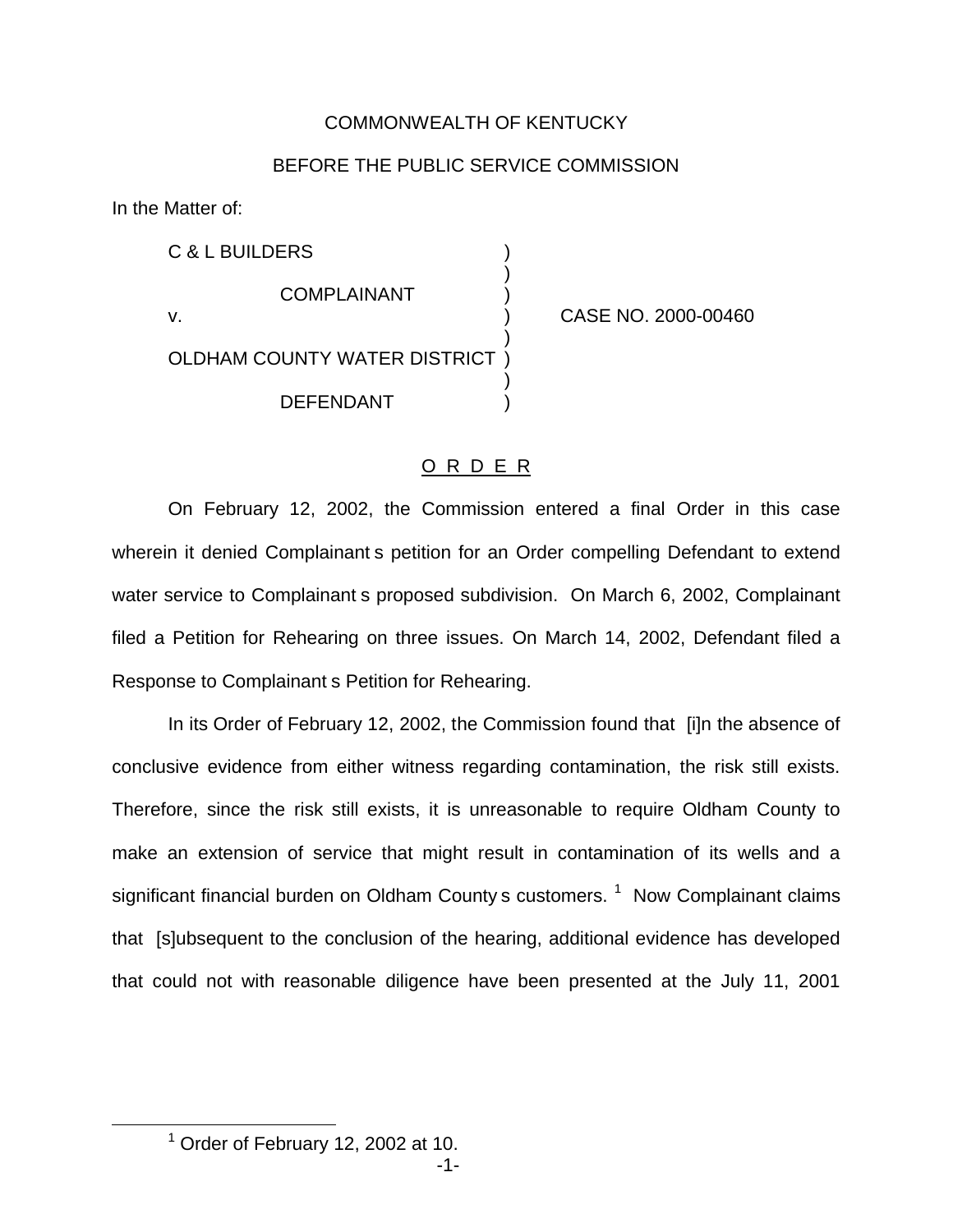hearing. <sup>2</sup> This additional evidence consists of the recommendations of the Water Supply Advisory Team Oldham County, Kentucky 1 ( WSAT ).

On or about August 11, 2001, the Oldham County Fiscal Court created WSAT in response to Defendant s presentation of its Wellhead Protection Plan. WSAT gathered and reviewed information pertinent to Defendant s Wellhead Protection Plan, including interviewing expert witnesses and stakeholders in Defendant s proposed Wellhead Protection Area. WSAT concluded that, with certain limitations, the use of septic systems within the Wellhead Protection Areas would be acceptable and would not lead to significant contamination of Defendant s wells. WSAT issued its recommendations on or about February 5, 2002. It is clear from the date of WSAT s recommendations that this evidence would not have been available for the July 11, 2001 hearing through the exercise of due diligence.

Defendant argues that it, and not WSAT, is responsible for the quality of water in its system and for developing a water supply plan. Moreover, Defendant argues that it has not approved or adopted WSAT s recommendations because they do not contain plans to protect the aquifer.

Defendant argues that its denial of service was reasonable because of its concern about nitrate contamination of its wells, a concern, Defendant claims, WSAT s recommendations support. Defendant claims that WSAT s recommendations for development would, if allowed, lead to an estimated nitrate contamination level of 4.86 parts per million ( ppm ). Defendant claims that this 4.86 level is close to halfway to the maximum contamination level of 10 ppm that leads to undrinkable water. Moreover, at

 $2$  Petition for Rehearing of C & L Builders, Inc. at 2.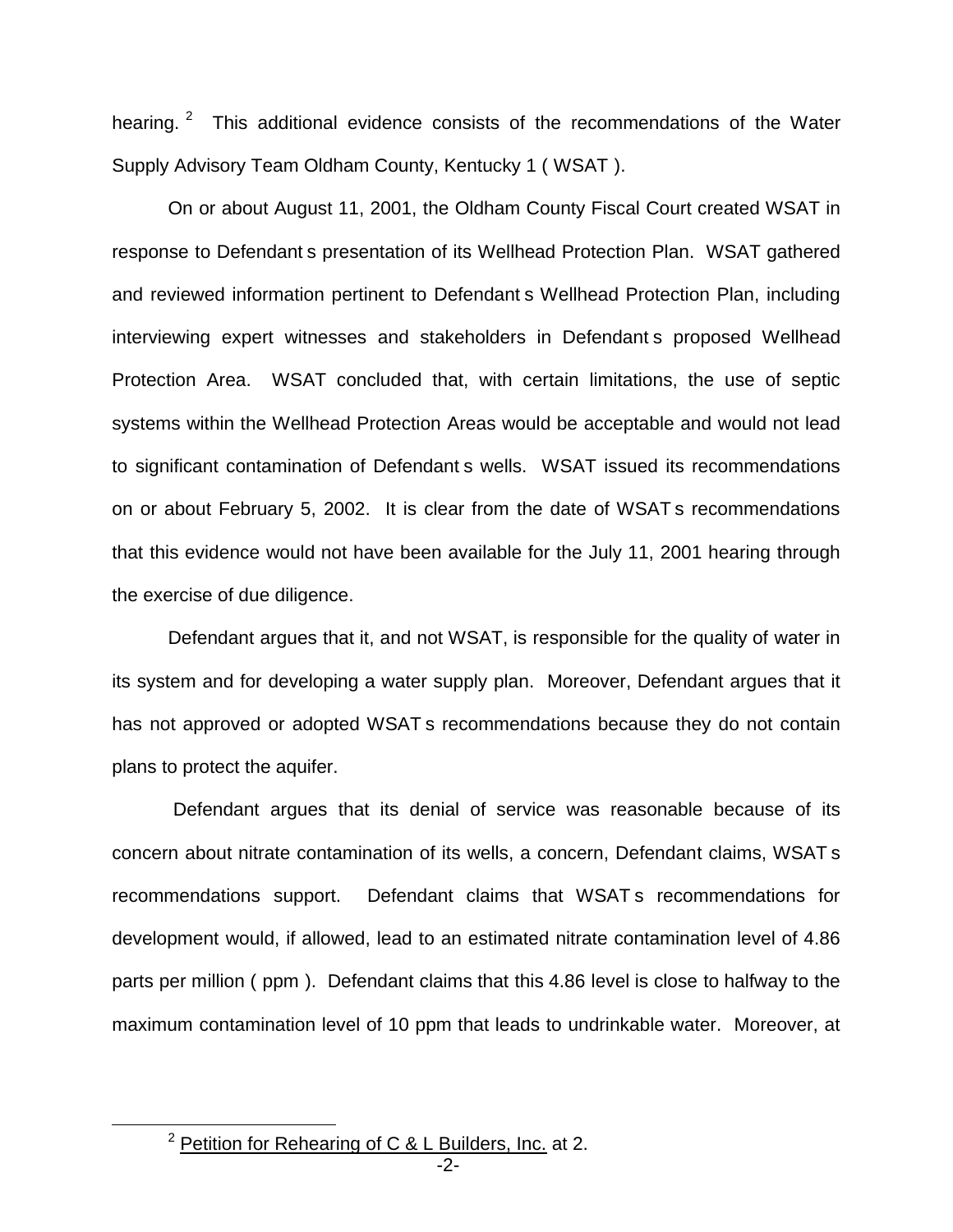10 ppm, Defendant would be obligated to either shut town the contaminated well or install a treatment plant at great expense to its customers.

Complainant contends that certain information regarding nitrate levels in Defendant s wells, and relied upon by Defendant in its post-hearing brief, were incorrect due to laboratory error. Complainant claims that the nitrate levels were significantly higher than all other nitrate samples, and, therefore, should be reexamined by the Commission. Defendant maintains that even if a laboratory error occurred, it is irrelevant because the Commission did not mention the specific lab results in its final Order and a single lab error would do nothing to change the basis for the Commission s conclusion.

Complainant also claims that Defendant has agreed to extend service to two residences to be located in the Wellhead Protection Area. Complainant claims that this is discriminatory. Defendant disagrees, claiming that service to one of the residences is contingent upon his residence falling outside a Wellhead Protection Area and service to the second residence is contingent upon the installation of an advanced septic system.

#### **DISCUSSION**

On its face it appears that the evidence proffered by Complainant regarding WSAT s recommendations is not only relevant in regard to nitrate contamination levels, but also could not have been presented at hearing even through the exercise of reasonable diligence. WSAT s recommendations may contain evidence that could materially alter the outcome of this case particularly in regard to nitrate contamination levels. Moreover, Defendant, apparently, approved service to a residence located within the Wellhead Protection Area contingent upon the resident s use of an advanced septic system. The record demonstrates that Defendant previously had insisted that

-3-